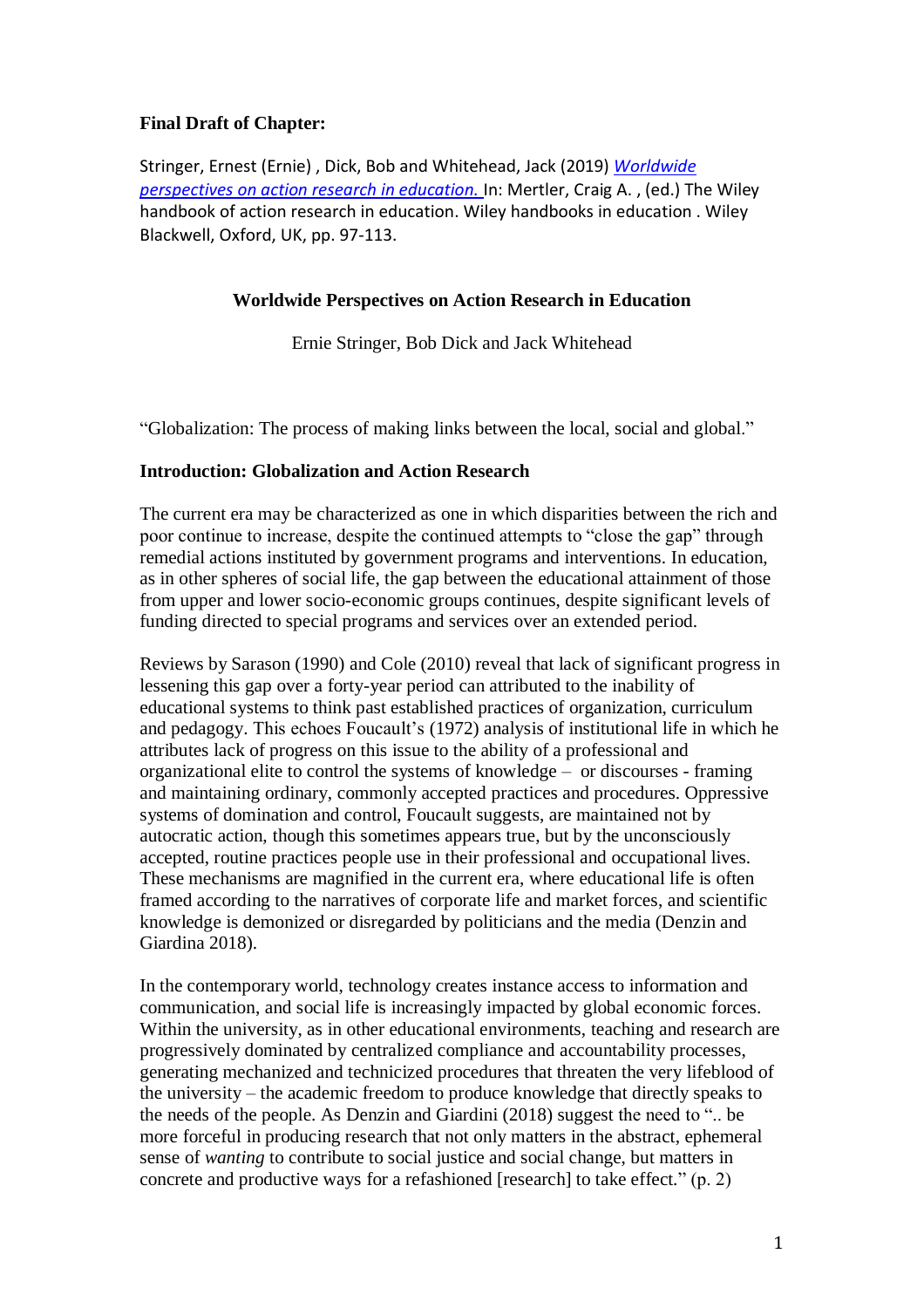This chapter seeks to present interpretations of ways that action research can provide the means for such an enterprise. Ernie Stringer uses a developmental framework to describes how levels of participatory action research from the personal to the global were used as the basis for instituting the development of a national educational policy in East Timor. Bob Dick provides insight into the growth of action research within a wide range of international contexts, in the process revealing the how educational action research has influenced the continual development of the field. Jack Whitehead extends our understanding of the ways in which a focus on lived experience enriches processes of inquiry, demystifying the disembodied politics often involved and empowering participants to contribute to the global flourishing of humanity.

## **Action Research as Developmental Process** (Ernie Stringer)

A well-founded local action research process holds within it the potential to be more effective and sustainable by making links with the organizational structures of wider social and global institutions. Action research may therefore be seen as a developmental process that can spiral out from a single locality to develop relationships with broader social groups or institutions providing the possibility of taking action at regional, national or international levels. The processes of development inherent in these movements therefore often require practitioners and workers to engage in sustained work over time and to develop the skills to take action at these levels.

Quick fix programs, so common in today's world often fail to provide the continuing processes of change and development required to deal effectively with issues deeply embedded in the fabric of organization and social life. Kelly and Westoby (2018) present development in terms of spheres of activity, each nested within the other, providing the means to sustain the principles involved in participatory work and the carefully articulated practices that attain the desired outcomes of the process. Their formulation suggests the following basic framework of actions:

- Implicate method for positioning self within the context
- Micro method for building relationships between people
- Mezzo method for strengthening group activities
- Macro method for establishing effective organizations
- Meta method for making local, social and global linkages

The implication of this practice framework is that developmental work is not just an organizational matter, but requires participants to acquire the skills and knowledge enabling them to maintain the principles inherent in participatory processes.

Inherent in participatory action research, therefore, is the need to engage it in thoughtful, reflective and systematic processes of investigation and action. The many and varied frameworks of the family of processes that fit within the compass of what we term action research largely focus on reiterative cycles of reflection and action that:

• Identify a <u>focus for inquiry</u> – defining a problem or issue to be investigated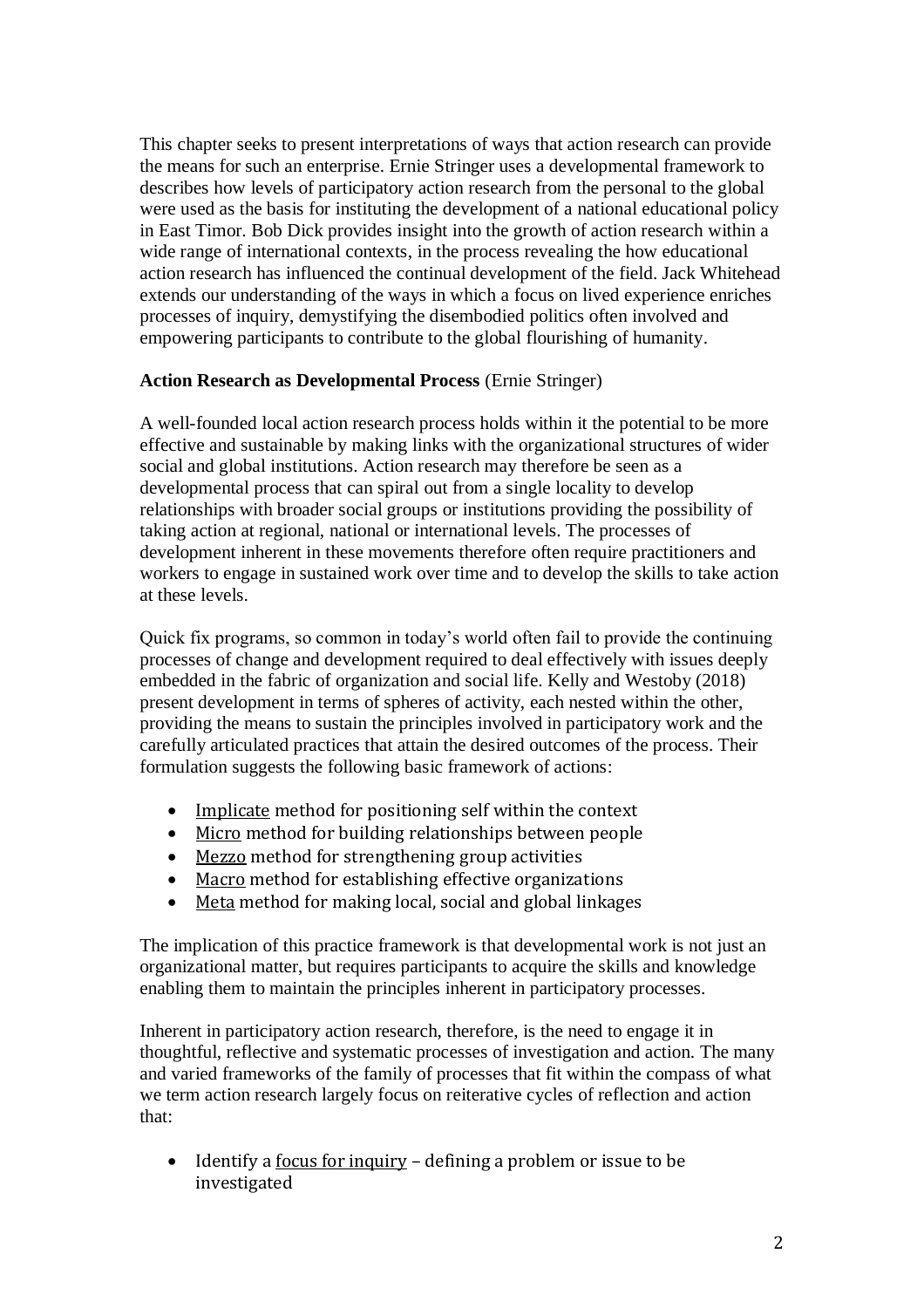- Identify stake-holding groups related to the problem or issue
- Gather information from each of those stake-holding groups
- Reflect on or analyse that information to determine key concepts and perspectives
- Plan steps (actions) to be taken

My own experience has involved learning the many and varied understandings and routines required to facilitate these processes. The following example, though not an adequate representation of the above frameworks provides something of the flavor of the practices involved in working from the personal to the global. Much detail is missing from this account, but is true, as far as I found possible, to both the principles and the movement of participatory practice. It does not include the struggles, mistakes and personal hurt involved in the often-demanding world of social and political engagement, nor the joy and sense of accomplishment revealed in the delight of participants in a successful project. Generally, however, I look back at my history of experience in the field with a sense of satisfaction, not at what I have accomplished personally, but at the feeling that I have participated in something particularly worthwhile.

In the earlier part of this century I was asked to work in East Timor at a time when the nation had gained independence from the colonial rule of Indonesia. Being particularly busy at the time with a demanding publishing schedule I initially refused the request, but was brought up sharply by one of my sons who was stationed in that emerging nation. "Dad!" he exclaimed in exasperation. "They're trying to build a new nation. They need people like you!!"

Caught in a net of my own making I phoned the UNICEF office in East Timor and accepted the task offered, a six weeks project to identify ways of engaging local communities in the re-building of their local schools. This had become necessary due to the rather brutal actions of the departing Indonesian military that had destroyed many of the schools, and the departure of Indonesian nationals who comprised a large proportion of teaching and administrative staff.

A small team comprised of myself and 2-3 local people engaged in a series of exploratory workshops in a small, diverse sample of schools across the nation under the auspice of UNICEF and the national education authority – the Ministry of Education, Youth Affairs and Sports (MEYAS). This was supervised by a national committee derived from the education authorities, UNICEF, the Catholic Church, the World Bank and other key stake-holding entities. In the process I was careful to engage in regular consultation and feedback sessions with senior administrators within UNICEF, the education Ministry and other members of the supervising committee.

Workshops in each of the sample schools were engaged as participatory action research with parents, principals, teachers and community leaders exploring basic questions related to the development of their school:

- What do we want for the education of the children in the community?
- What should the government provide?
- What can we do to assist?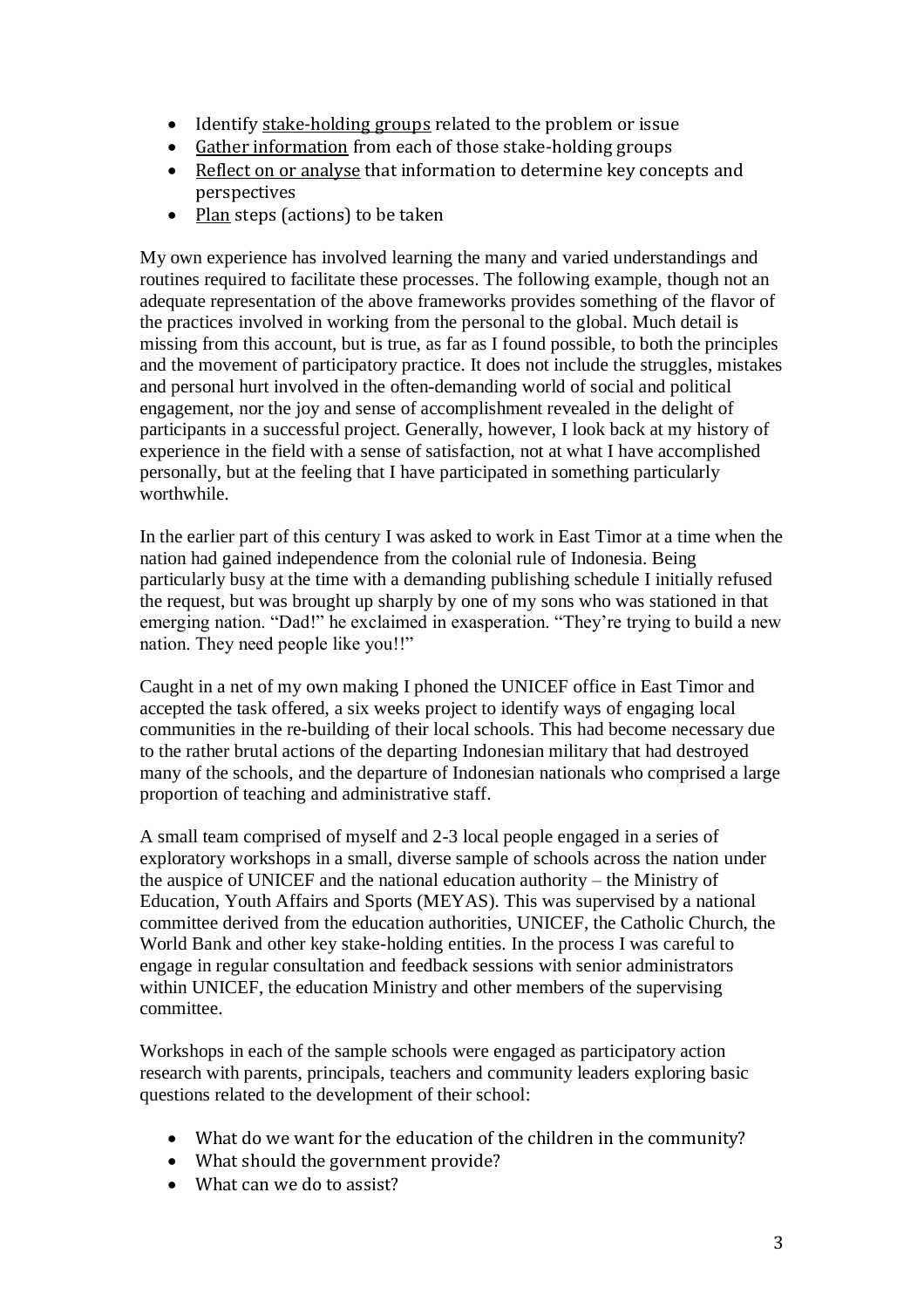The school plans resulting from these workshops provided the material from which a Policy Proposal Report was presented to the Ministry. The report provided a rich body of information, particularly about the role that parents and community leaders could play in re-building local schools. A Report had been approved by the supervising committee and enthusiastically endorsed by the Ministry, the Director General speaking in glowing terms of the positive feedback he had received from schools involved in this initial process.

As a result I was asked to facilitate the implementation of the plan and made regular extended visits to East Timor over the next two years returning to assist in the development of local, regional and national plans for the reconstruction of local schools across the nation.

Initial implementation of the plan included:

- The assignment of the Deputy Director of the Ministry to supervise its implementation
- Identification of a sample of schools to participate in a Pilot Project in which action research processes were used to develop local plans
- A review of Pilot schools to assess the extent of local engagement

This aspect of the project was almost immediately successful, five of the six schools indicating they had initiated a range of meaningful projects and the remaining school indicating they had been unable to effectively establish a plan, but requesting support to do so. Local members of the national team supporting these initiatives were enthusiastic about the process, not only because of the positive outcomes, but because of the process used. "This is so *democratic!"* one exclaimed delightedly as we left a school on our way back to our base in Dili.

The Ministry itself was equally delighted and indicated to regional superintendents that they should assign three experienced principals in each office to supervise the implementation of the Plan on a national scale. In the following year both superintendents and the assigned principals were engaged in workshops to enable them to understand and, in the case of the principals, to practice the skills required in enacting the plan. A national team was formed to support the work of the regional teams, and regular review and planning workshops provided the means to assess projects and to work through problems that some were experiencing.

A review of the outcomes of this and other projects indicated that of the four projects initiated by the Ministry in conjunction with UNICEF the Parent Participation project had clearly made the most impact. Parent projects differed according to the needs and conditions of local schools, but included rebuilding destroyed classrooms, repairing or constructing seats and desks, providing water and sanitary services to the school, and constructing teaching materials. Since funds in this poor, newly emerging nation were very restricted, people in their communities either made use of local resources, or found ways of raising funds – a school garden to producing vegetables to sell with other home made edibles at the local market; and a fish farm for the same purpose.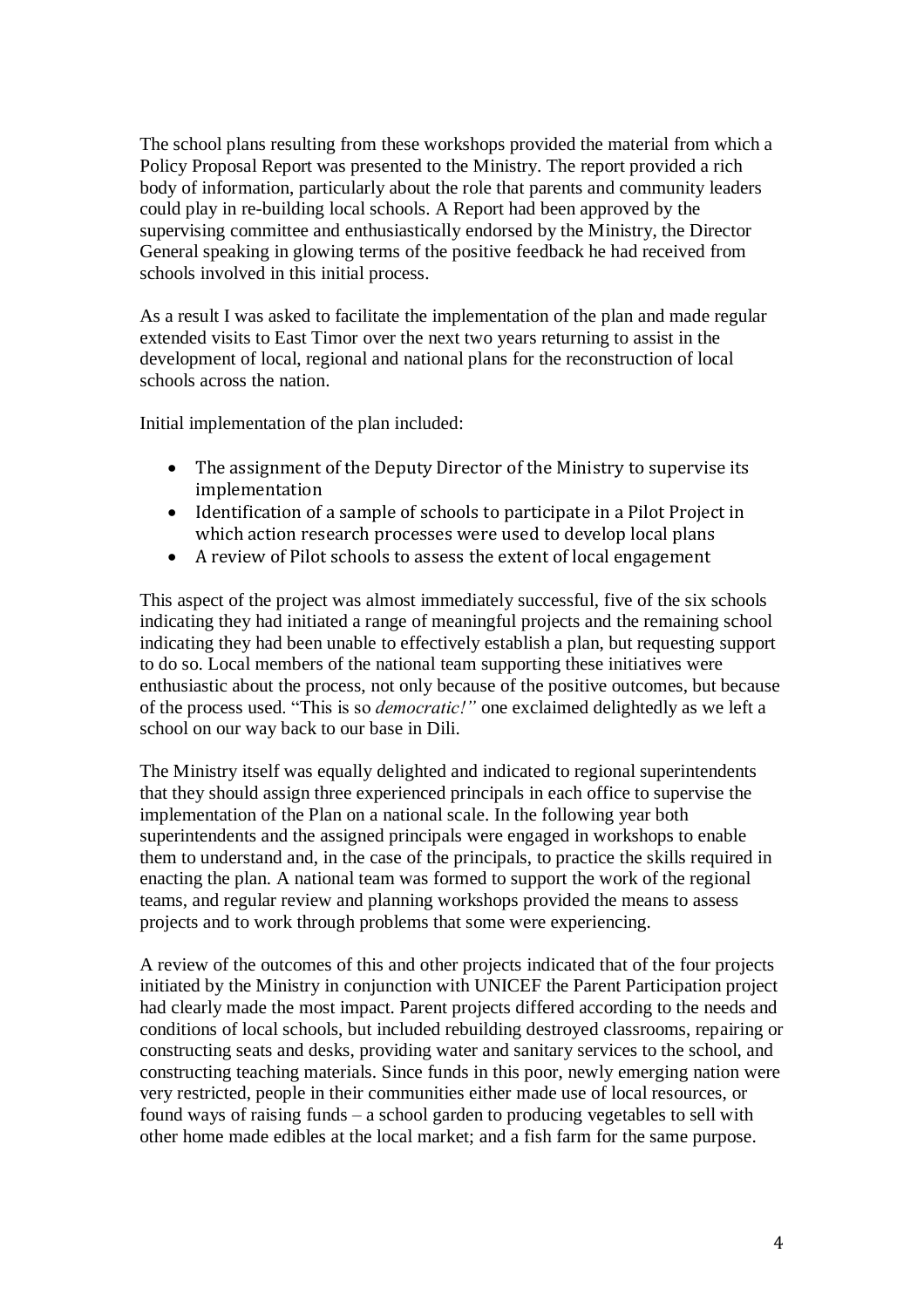In all of this it was most edifying to visit the schools for review sessions and to see the delight and sense of accomplishment in the people as they demonstrated the outcomes of their efforts. The word "empowerment" evident in their excitement and enthusiasm. The same was true of regional Ministry review and planning workshops facilitated by the national team. The sustainable organizational processes now embedded in regional Ministry offices is best presented from my field notes at the final workshop before I finished my contract:

*And so it comes down to this, hunched dispiritedly over my computer, the hiss of the computer playing counterpart to the hot buzz of three small fans that had, over the past three days, fed a warm jet of air over the people that happened to be sitting directly beneath them in the large unenclosed meeting area. Testament of the heat and humidity was the red heat rash in my arm pits, and my continuous trips to the water bottle to replenish depleted body fluids.*

*But in all that I sit here with a soft warm glow inside me, thinking quietly of what I have seen these past days. Of men, mainly men in this very traditional patriarchy, and a few women, engaged in wonderfully soulful work, the work of their nation. Working with a will, with intensity and passion, oblivious to the hardness of their surrounding, engaged so competently in their work. My notes record the technical details:*

*"The district coordinators present their reports, so rich and fully detailed, for the most part, but each with its distinctive flavor and some revealing deficiencies in their planning. But the feedback they get from their colleagues is informative and productive, challenging each other to articulate well targeted objectives and strategies, commenting directly on weaknesses, and providing comment and counsel that provides the means to repair weaknesses and strengthen planned processes."*

*And although I have been only one of many to contribute to this project, I can see so much that derives from my work, in both the structures and processes of their work. I cannot help the small glow of satisfaction that sits quietly within me, a glow fanned to warmth by the non-verbals that come to me from the people themselves.* 

*And the fact is that I have actually done little more than plan this workshop with them, then observe as they have rolled it out! I have become redundant, in a most direct way, and sit in awe at the way they continue to evolve, creating complex plans, solving significant problems with creative ease, and focusing, always focusing, with such intensity that I wonder how they sustain it. And this intensity they direct not only at the work in front of them, but at each other as they demand, just demand through their feedback, that the work be of the highest quality, both through their words and their body language. They are very direct. "That's not good enough. There is not enough detail to provide guidance for the process. There is no link between the objectives and the strategies. By what means are you going to attain those outcomes with the people with whom you work?" And demand those in the spotlight provide answers; real, practical answers, not cover stories. And if these are not forthcoming, to switch tracks and say something like "Would it work if you…"*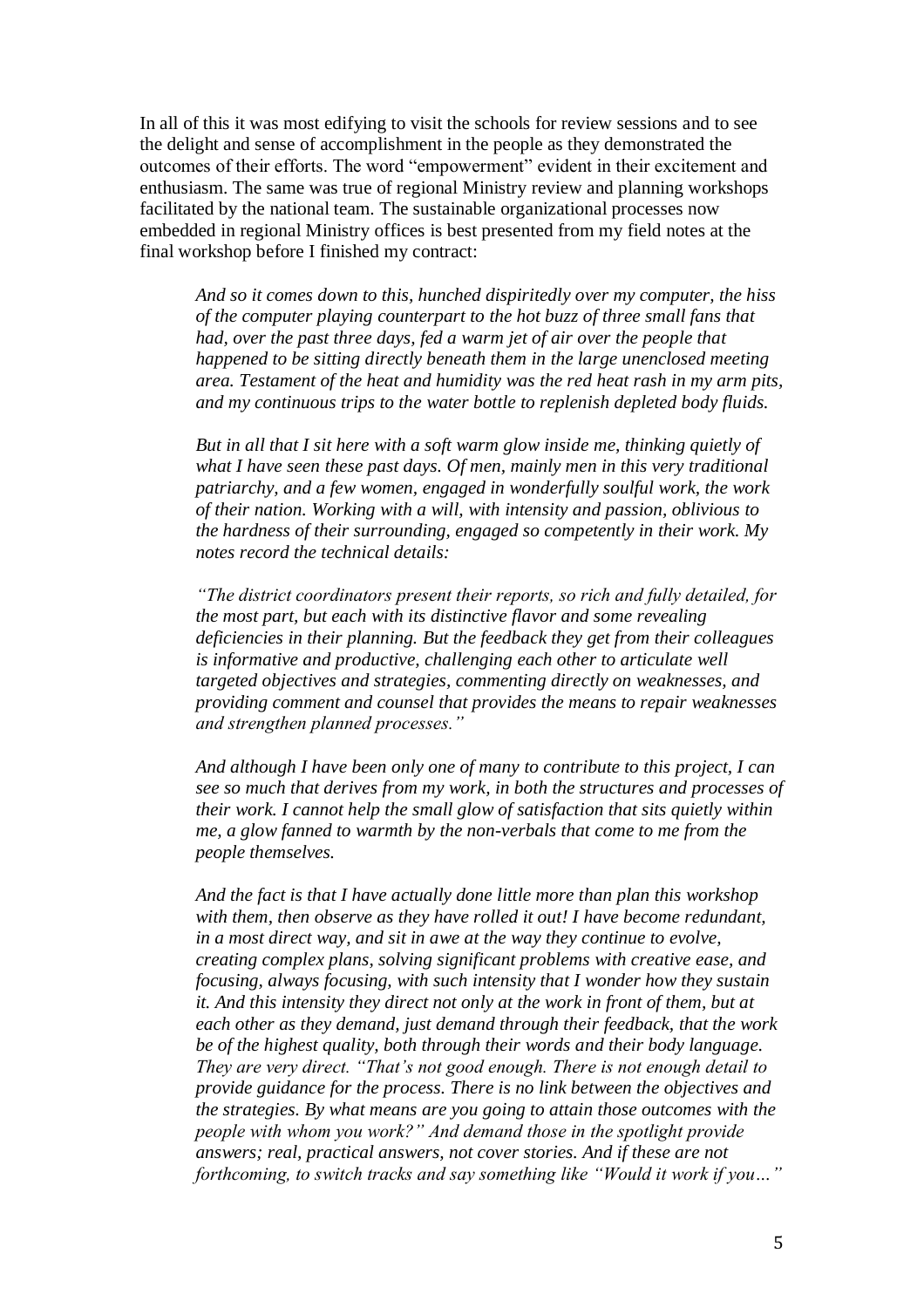*and provide a suggestion, one picking up from another, with "Or could you….". Direct, demanding, but nurturing, all at once. I love the way they work together. What a group, what a team, what a cadre, since they have the air of a group of people on a mission. What wonderful people to work with.*

This interpretation of a project that used action research processes as a means for framing and implementing national policy in a developing nation illustrates the potential of action research. Commencing with conversations with senior officials in the Ministry and UNICEF, workshops within a diverse sample of locations provided the material from which pilot projects were instituted. The success and enthusiasm thus generated provided the impetus for the national authority to institute developmental processes in a broader sample of schools at the regional level. These were directed by District Superintendents who had collectively been informed of activities emerging from the initial pilot and consulted about delivery in their regions. At each phase the participatory processes of inquiry provided the means to incorporate the perspectives and agendas of the different stake-holding groups, thus linking the implicate, micro, mezza, macro and meta levels of development. These provided the means of building the capacities of people to sustain the outcomes of the initial project into then national system of education, something that was acknowledged by the Director General of the Ministry in the final meeting of the Supervising Committee.

### **The Continual Influence of Educational Action Research** (Bob Dick)

The 1960s and early 1970s saw what could have become a blossoming of more democratic workplaces and classrooms. The ferment of the times arose from a realisation that the world was changing rapidly, and the change was escalating. In such a world, as Burns and Stalker (1961) showed, a loosening of bureaucratic approaches was seen as desirable. Otherwise, organisations were less able to respond to their increasingly turbulent environment. Wilfred Carr (2006) explains that action research, too, experienced a resurgence at that time.

Even though the rate of change has continued to increase since then, the blossoming democracy was short-lived. The loosening of control, with its threat of empowering the masses, generated a backlash. Nancy McLean (2017) has documented how global elites set out to regain their influence. They largely succeeded. Around the world, governments took their economies rightward, stifling many of the emerging initiatives. The use of action research receded, too, in many settings. It was mostly within education, in the schools and higher education institutions, that it was kept alive.

Viewed from today's perspective, some of the educational action research of the time seems more like traditional research. Sagor (e.g. 2005) describes action research that could count almost as quasi-experiment. But the educational action research literature served to keep action research in the eye of enough researchers and practitioners. Again viewed from the present, a surprising amount of classroom action research at the time consisted of teachers improving their own practice without involving their learners in the research. Yet it is fair to assume that they would have regarded the learners as key stakeholders in the learning.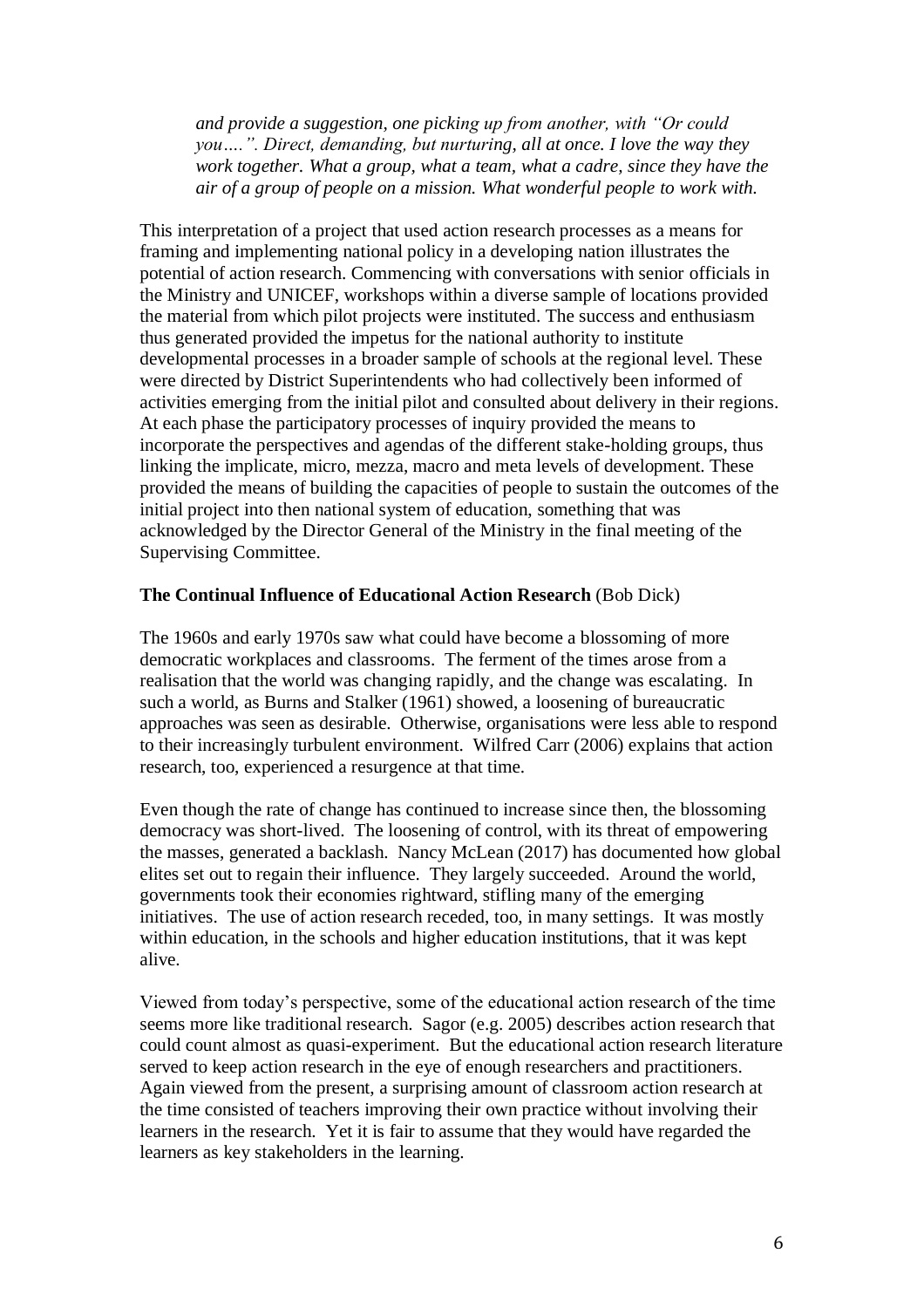Engaging participants fully can be difficult. Participation isn't all or none. It can vary along a continuum. Some learners may not wish to be engaged, especially if they have been deprived of agency through disempowering processes or structures. There may be some truth in Graham Webb's (1996) assertion that some action researchers are less participative than they would claim. Consistent with much of Chris Argyris's extensive research (e.g. Argyris, 2010) most of us often fall short of our aspirations. We don't always practice what we preach.

In addition, action research with little or no participation will at least encourage reflection and improvement on the part of the educator. That is likely to be better than no action research at all. Further, achieving full participation can be difficult. Some educators may lack the requisite skills. Perhaps the extent of participation can usefully be regarded as a choice instead of being left unaddressed (Hayward, Simpson & Wood, 2004). That said, most educational action research *was* and *is* participative, some more than others. Educators such as Stephen Kemmis, for example, advocate a form of action research that is critical and emancipatory. The 2014 revision of *The action research planner* (Kemmis, McTaggart and Nixon, 2014) is an example.

Now, in a second resurgence reminiscent of the 1960s, the use of action research in education -- and elsewhere too - seems again to be growing. There are still obstacles, as Greenwood and Levin (2006) explain, not least because of a shift in universities from collegialism to managerialism. However, in a web search for action research literature, the field of education is likely to account for more hits from a search engine than would any other comparable field.

Hase and Kenyon (2000) introduced the term heutagogy to education. They saw it as a step beyond andragogy, from learner-*centred* learning to learner-*directed* learning. Heutagogy is part of a wider movement to engage learners more directly in decisions that affect them. Andragogy was contrasted by Knowles (1975) to pedagogy, learning by children. However, there is evidence that andragogy, and perhaps even heutagogy, can apply as well to children as to adults. Chapter 20 of this volume describes two examples of approaches to education that offer high engagement and involvement to learners. One is the *Werkplaats Kindergemeenschap*, the Children's Community Workplace, an elementary and high school in Bilthoven, Holland. The other is a largely self-directed university class.

Influenced by or directly using action research, initiatives such as Student Voice work at school level as well as in the classroom, Cook-Sather (2014) reports a growth in the popularity of such programs. A Student Voice program that one of us is involved in is working over three years to collect information from students at a number of schools that have volunteered to be involved. The information will be fed back to the schools, to assist them to increase student involvement and participation within the classroom. The program also includes workshops to develop skills at engaging students, and Student Action Teams to involve students directly in helping to guide the implementation of Student Voice. Jessie Robertson (2017) describes a similar approach in New Zealand. The aim is to renegotiate the roles of educators and learners.

Action learning and action research had different origins. For much of their life they had almost completely separate literatures. Recognising the similarities, in the 1980s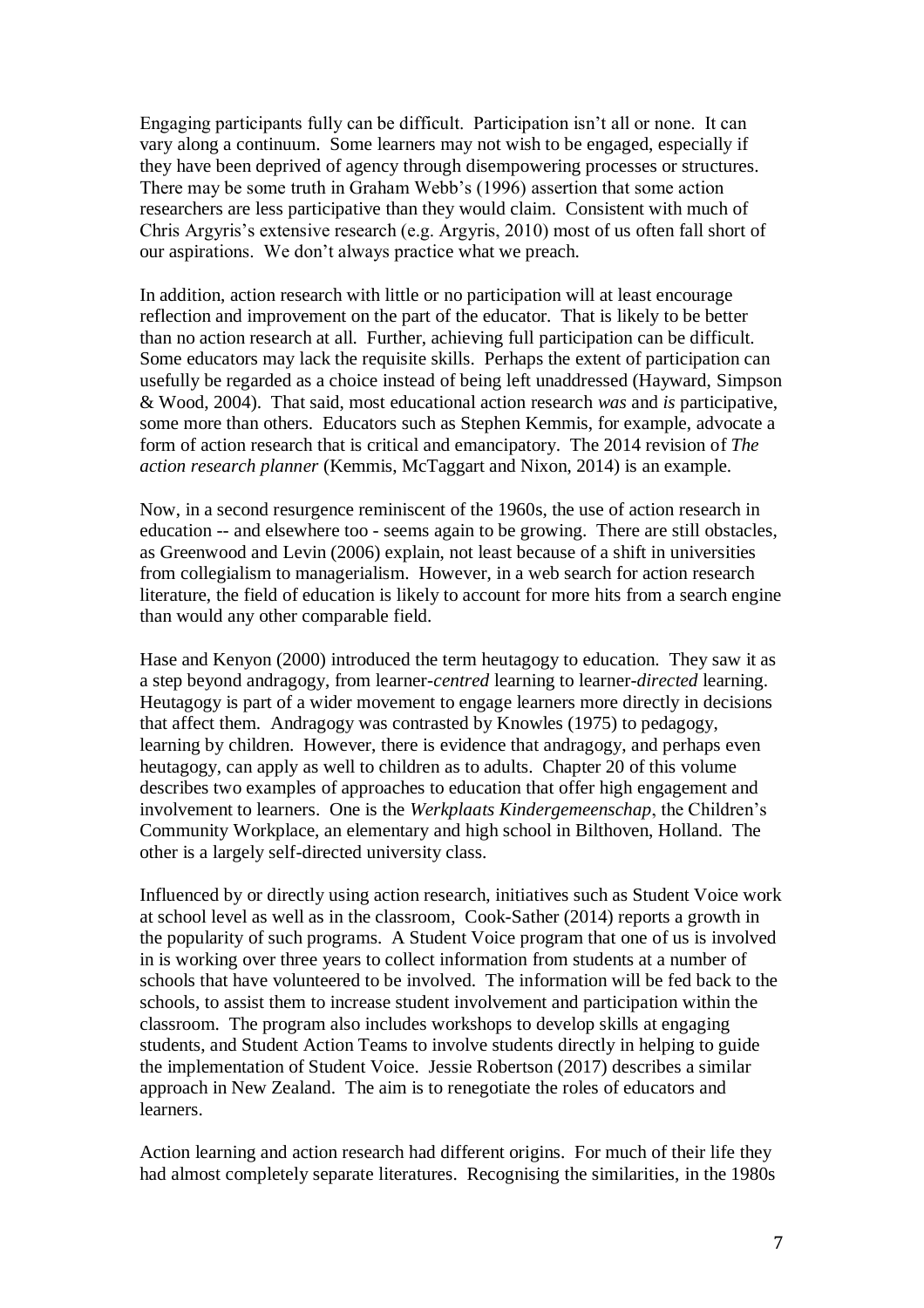there were practitioners who used both and regarded them as allied. In the late 1970s, Charles Margerison (1978) argued for using them in combination for management education. He believed that such an approach would engage learners more directly in influencing what they learned, improving the quality of learning. He expressed some dissatisfaction at how rare such approaches were at the time.

Ortrun Zuber-Skerritt expended some effort in bringing action research and action learning together more officially. She organised a conference in Brisbane in 1990 'Action learning for improved performance' (Wadsworth, 2014). One outcome of that conference was the formation of an organisation, ALARPM: action learning, action research and process management. This name reflected the three themes of the conference and the organisation. (The organisation is now ALARA: Action Learning Action Research Association.)

Subsequently Zuber-Skerritt (2011) coined the label PALAR — participatory action learning and action research — to refer to an approach that integrated both. In that book Zuber-Skerritt explicitly applied PALAR to educational leadership. In the same year, Judith Kearney and Zuber-Skerritt (2011) applied PALAR to counteracting educational disadvantage in a Samoan community in Logan, south from Brisbane. Lesley Wood has used PALAR in South Africa for community education and engagement (Wood, 2016) and within the university to encourage critical reflection (Wood et al., 2015).

Richard Teare, a colleague of Zuber-Skerritt, used similar approaches when he set up GULL, the Global University of Lifelong Learning. GULL pioneers action-learningbased educational and developmental initiatives in many parts of the developing world (Zuber-Skerritt and Teare, 2013).

In the mid 1990s the University of South Australia (UniSA) marketed a PhD program in Singapore. Candidates were encouraged to use action research as their methodology. One group of four candidates, co-supervised by Alan Davies and Bob Dick, did all use action research as their research approach. They worked in very different subject areas: introducing action learning to an organisation; installing business continuity processes in an international bank; improving computer-aided design; and nurse education. Despite these differences they and their supervisors worked as a team, supporting one another. All communications were shared between all candidates and supervisors.

The combination of action research and action learning served its purpose well. The four candidates were the first four of all of the UniSA candidates to graduate. They completed their research successfully in under four years. This was done while they continued to work full time in their usual demanding managerial positions (Sankaran et al., 2006).

Based on this experience, Southern Cross University subsequently established an action research PhD program in Singapore. This work was done in partnership with one of the earlier graduates. It used larger cohorts that also worked as an action learning team. As with the earlier cohort of four, candidates researched their own practice within their present employment. In doing so they improved their practice as managers or professionals, obtained a doctoral qualification, and contributed to their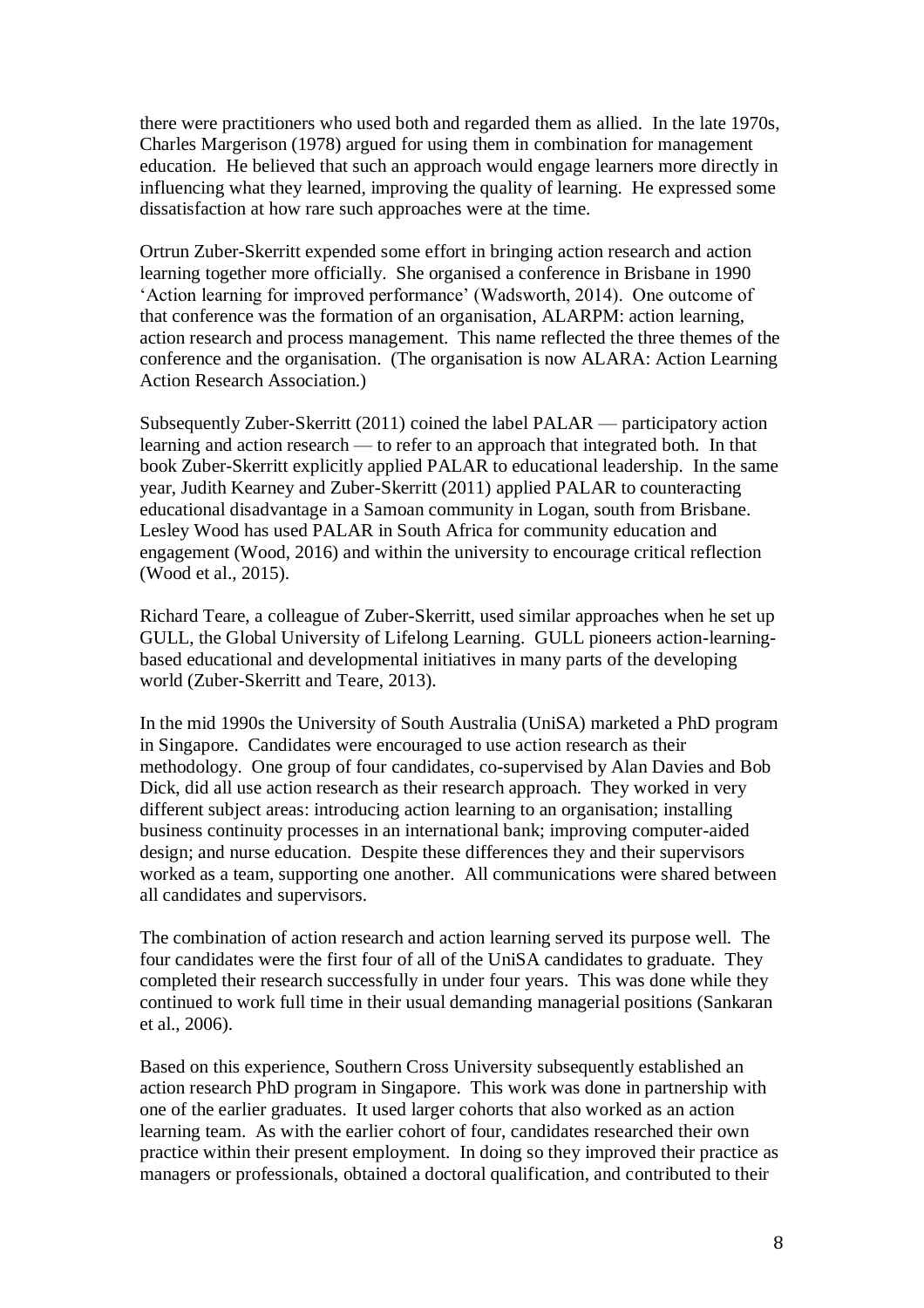organisations. The combination of action learning and action research was instrumental in providing the multiple outcomes. In addition, useful crossfertilisation occurred because of the different content areas of the PhDs.

Another approach informed by action learning and action research is work integrated learning, WIL. Joe Raelin (2016), a university educator and one of the key authors of WIL, uses and writes about a variety of action research approaches. WIL moves learning out of the classroom and into the workplace. The Australian Department of Education and Training prepared a research report (Billett et al., 2015) on learning that was fully work-integrated, or supported by other activities. The report endorsed work-based learning as a suitable approach, citing the contribution to individual, workplace and workforce goals. Similar motivations underpin the international approach to learning and development known as 70:20:10 (Wilson et al., 2016). This approach assumes that 70:20:10 is a desirable ratio of challenging assignments (70 per cent) to developmental relationships (20 per cent) to formal coursework and training (10 per cent).

# **The Power of Living Theory.** (Jack Whitehead)

My worldwide perspective on action research in education, began its evolution in 1976, as a lecturer in education at the University of Bath, in coordinating a local curriculum development funded by The Schools Council in the UK. In the project I worked and researched with 6 secondary school teachers to improve learning with 11- 14 year olds in their mixed ability science groups. I produced an evaluation report (Whitehead 1976a) in which I explained the educational influences in learning of the participants in terms of academic models of evaluation, change in the teaching learning process from formal instructions to informal instructions to discovery learning and to inquiry learning, as a synthesis of four models of innovation and as a new view of the curriculum. On submitting the report to the teachers, for validation, I was surprised when they responded that they could understand the academic models I had used to explain their educational influences in learning, but they could not see themselves in the report. Immediately this point was raised I could see what I had done. I had eliminated the voices and explanations of the teachers by using conceptual models from the academic literature. The teachers asked me to go back to the data I had collected, with the pupils and teachers and produce a report in which they could see themselves and their pupils.

I went back to the report and working with two of my postgraduate teacher education students, Paul Hunt and Aaron Evans, I produced a very different report (Whitehead, 1976b). The teachers all agreed that this was a valid explanation of their educational influences in their own learning and the learning of their pupils. The introduction to the report states:

The report begins with statements from teachers in mixed ability science lessons, of their problems and possible solutions. These problems included the improvement of relations between teachers and pupils and the organisation of resources for enquiry learning. In response to these problems, the network of in-service support, described in section 4, was created. This network involved a Resource Collection and Evaluation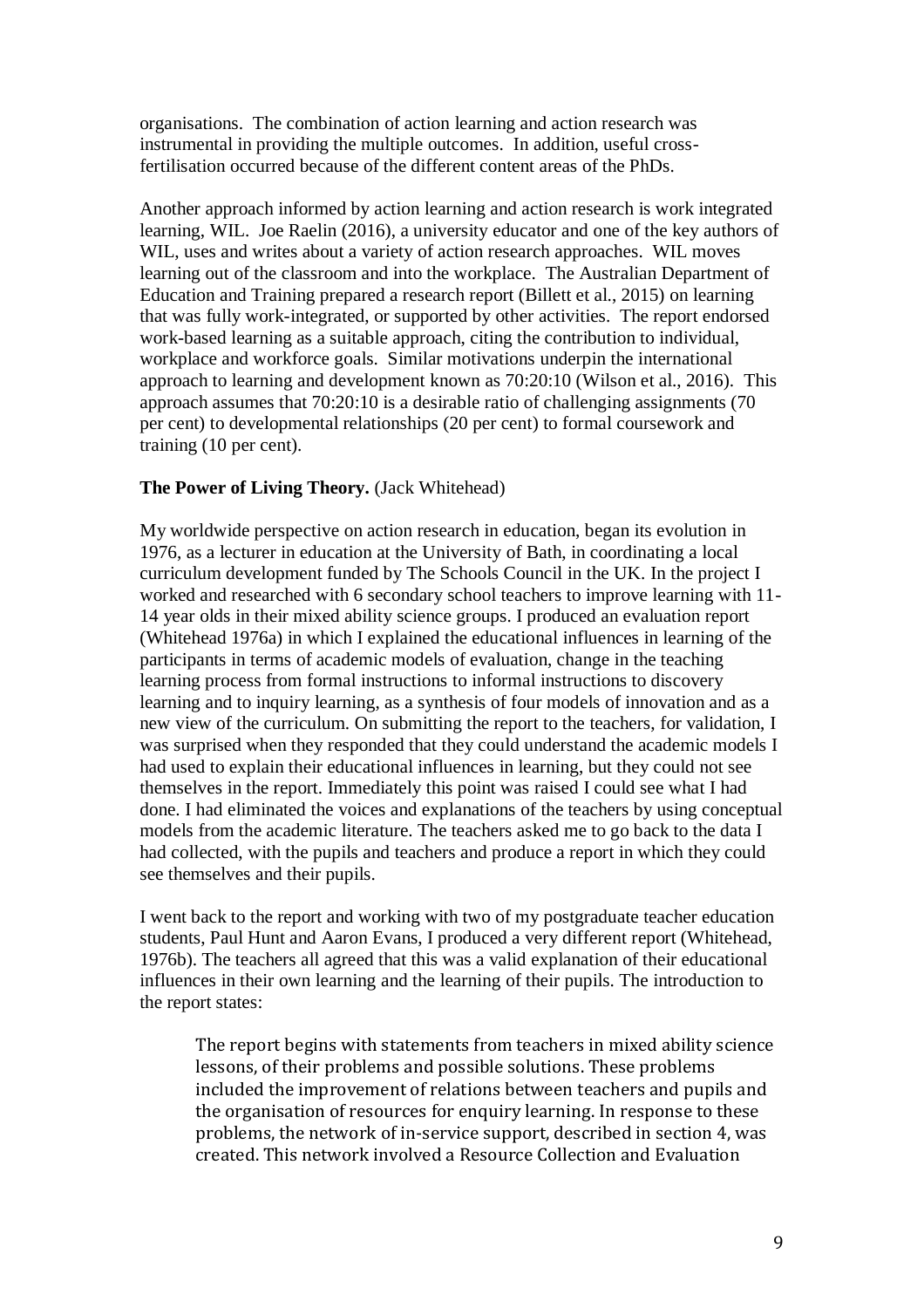Service from Bath University and financial assistance from Wiltshire L.E.A. and The Schools Council.

A central focus in the report is the process of self evaluation, by the teachers, of the relationship between what they intended to do and what they achieved in practice. The teachers were assisted, in this process of evaluation, by video tapes of their classroom practice and interview data on their own intentions and their pupils' responses. This information was provided by the Science Centre of Bath University. You will see that improvements in learning occurred through the creative and critical powers of individual teachers and a high degree of cooperative activity.

This was my first explication of the use of action-reflection cycles in enquiries of the form, 'How do I improve what I am doing?' It emerged from a participatory process of cooperative activity and an analysis of data. I continue to use this action-reflection cycle, as a distinguishing quality of my present worldwide perspective of action research. It involves expressing problems or concerns when values are not being lived as fully as possible; imagining possible ways of improving practice and creating an action plan; acting and gathering data to make a judgment on the effectiveness of the actions, evaluating the effectiveness of the actions, modify concerns or problems and actions in the light of the evaluations; producing an evidence-based explanation of educational influences in learning.

My perspective of action research in education evolved from the above local curriculum development project through my participation in the first, second, third and seventh World Congresses of the Action Learning Action Research Association, in Brisbane, Bath and Gröningen. In the first Congress in 1990 I was influenced by Colin Henry's evaluation 'If Action Research Were Tennis', in which he stresses the importance of making explicit the principles that distinguished the research inquiries as action research. My engagement with issues of globalisation as a worldwide phenomena affecting action research began with Robin McTaggart's analysis of economic rationality in the second Congress in 1992:

Nevertheless, the new 'economic rationalism' is a worldwide phenomena which 'guides' not only the conduct of transnational corporations, but governments and their agencies as well. It does so with increasing efficacy and pervasiveness. I use the term 'guides' here in quotes to make a particular point. Economic rationalism is not merely a term which suggests the primacy of economic values. It expresses commitment to those values in order to serve particular sets of interests ahead of others. Furthermore, it disguises that commitment in a discourse of 'economic necessity' defined by its economic models. We have moved beyond the reductionism which leads all questions to be discussed as if they were economic ones (de-valuation) to a situation where moral questions are denied completely (de-moralisation) in a cult of economic inevitability (as if greed had nothing to do with it). Broudy (1981) has described 'de-valuation' and de-moralization' in the following way:

De-valuation refers to diminishing or denying the relevance of all but one type of value to an issue; de-moralization denies the relevance of moral questions. The reduction of all values – intellectual, civic,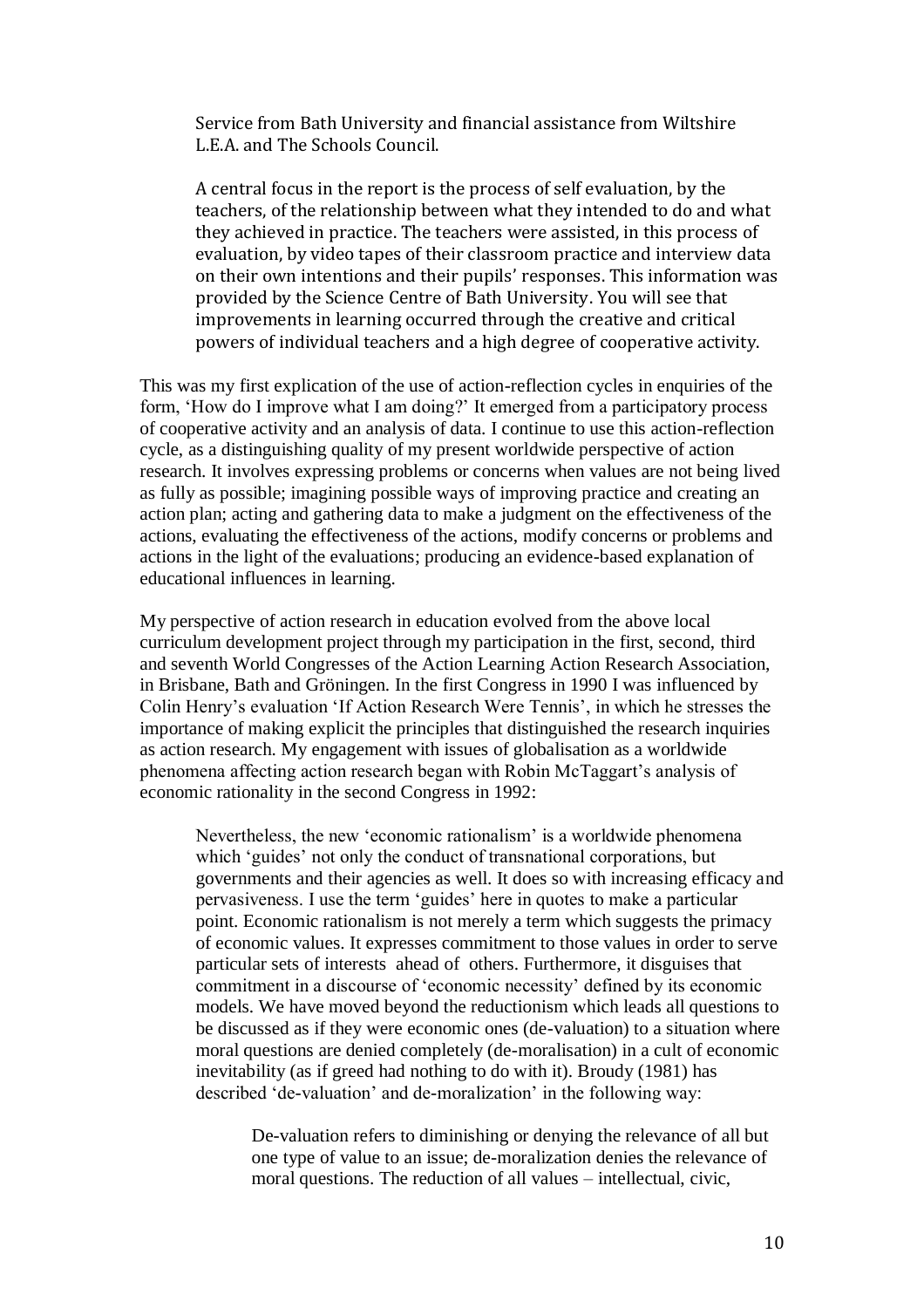health, among others – to a money value would be an example of devaluation; the slogan 'business' is business' is an example of demoralization (Broudy, 1981: 99) (McTaggart, 1992, p. 50).

In 1994 I helped to organise the third Congress on the 'Theme of Accounting for Ourselves' at the University of Bath, in the UK. The theme of accounting for ourselves was specifically focused on the responsibility of action researchers in education to produce and share evidence-based explanations of their educational influences in their own learning, the learning of others and in the learning of the social formations that influenced practice and understandings. I call such explanations, living-educational-theories (Whitehead, 1989). The global influence of this idea in a worldwide perspective on action research in education, can be seen in the doctoral theses at:

#### <http://www.actionresearch.net/living/living.shtml>

In relation to this perspective I want to highlight the DBA program at the University of Humanistic Studies in Utrecht and the pedagogical action learning approach that was developed there by Professor Hugo Letiche and his students. The topics of two recently awarded doctorates will serve to highlight the global perspectives of these researchers. The first is Anne Keizer-Remmer's (2017) thesis on 'Underneath The Surface Of Cosmopolitanism: Searching For Cosmpolitanism in Higher Education'. The second is Ann Mannen's (2018) thesis on the 'Inclusive Internationalisation of Higher Education'.

The evolution of my perspective has also been influenced by technological advances in visual and digital data collection.

In 1972 I was the Head of Science at Erkenwald Comprehensive School in Barking, London. The inspectorate provided me with a video camera and recording equipment and asked me to explore its educational potential. The first thing I did was to turn the camera on myself and video-tape a lesson in which I believed that I had established enquiry learning with my pupils. On viewing the video-tape I was shocked to experience myself as a 'living contradiction' in the sense of holding together the belief that I had established enquiry learning with my pupils in the sense that they were asking questions to which I was responding, and seeing that I was actually giving the pupils the questions to ask. This experience of seeing myself, my 'I', as a living contradiction in my question, 'How do I improve what I am doing?' continues to have a profound influence in my perspective. The main logic of Western Academies is influenced by Aristotlean logic which explicitly eliminates contradictions from theories and claims that everything is either A or not-A with the Law of the Excluded Middle. Given my experience in my action learning and action research, that I exist as a living contradiction, I needed a logic that could embrace contradiction in my explanation of educational inflluences in learning. I turned to the dialectical logic of Ilyenkov (1977) and used this in my own doctorate (Whitehead, 1999).

Whilst still using insights from propositional and dialectical theories in the evolution of my perspective I could see from video-tapes of workshops that I needed a living logic to explain educational influences in learning as I developed an inclusional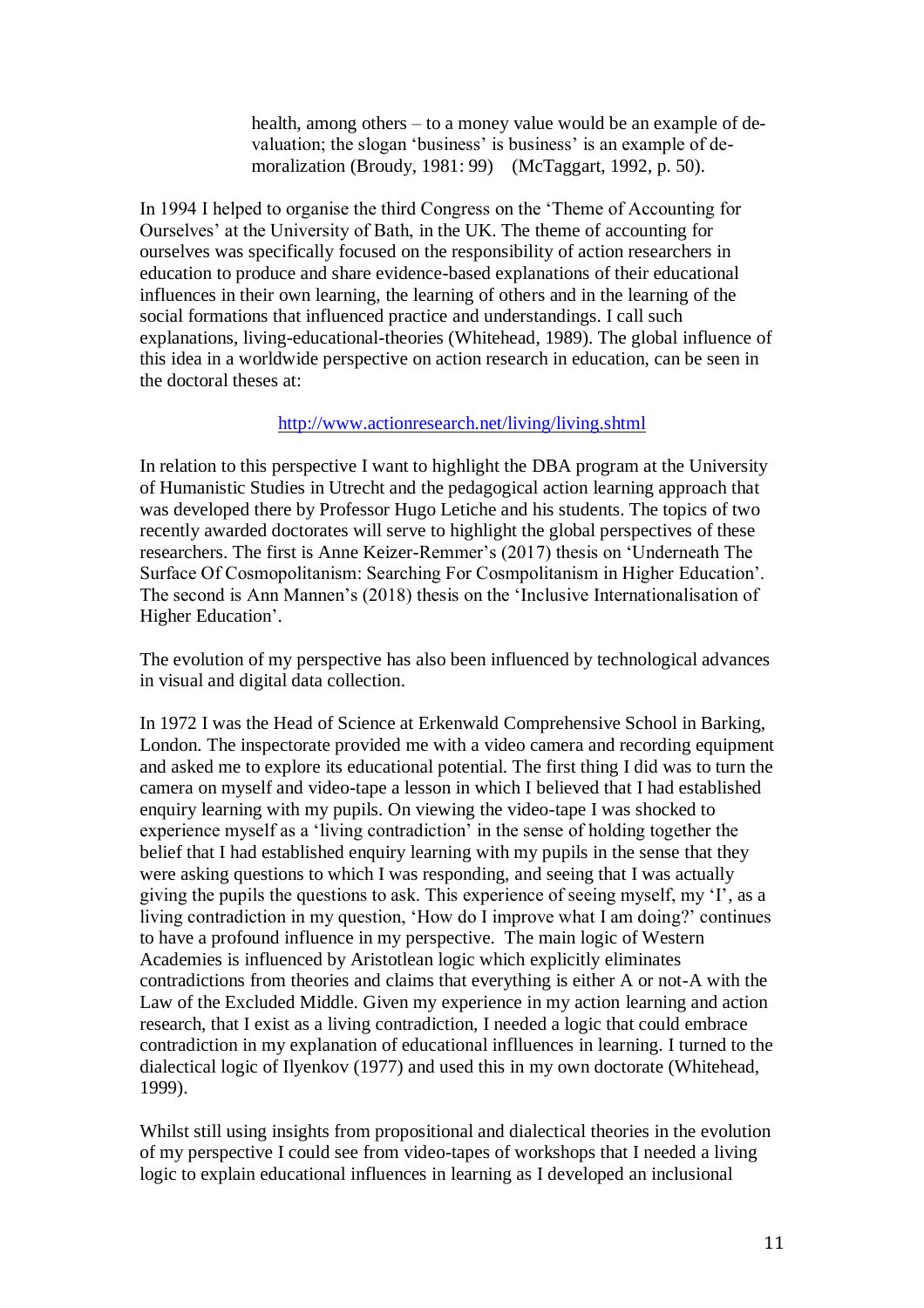awareness of existing within space and boundaries that are connective, reflexive and co-creative. This living logic of inclusional awareness (Whitehead & Rayner, 2006) was accompanied by the recognition that my explanatory principles of educational influence included energy-flowing, ontological and relational values as explanatory principles. My perspective evolved with the help of Vasilyuk's (1991, pp 63-64) insight from his 'energy paradigm' that energy is expressed in everything we do, but that the relationship between energy and values, energy and meaning and energy and motivation is only weakly understood.

In developing research techniques to clarify meanings of embodied expressions of energy-flowing values, I used a process of 'empathetic resonance' with digital visual data from educational practices. This use of digital visual data was presented at the 7<sup>th</sup> World Congress. The multi-media presentation (Whitehead & Huxtable, 2006a) can be compared with the published printed text-based version, published in the Congress proceedings (Whitehead & Huxtable, 2006b) to understand what is being lost when printed text is the sole medium of communication for embodied expressions of meaning.

In developing my worldwide perspective on action research in education, I want to acknowledge the importance of de Sousa Santos' (2014) ideas. In my review of these ideas (Whitehead 2016) on the abyssal line, subaltern insurgent cosmopolitanism, epistemicide, ecology of knowledges and intercultural translation, I explain their influence in the evolution and transformation of my own living-educational-theory, and in my exploration of the implications of Santos' ideas for Living Theory research as a social movement.

In developing this perspective I want to draw attention to Inoue's (2015) arguments for bringing Eastern epistemological traditions into this perspective:

There are many different ways of defining mindfulness, but for the purpose of this book, mindfulness is best captured as a state of mind that accepts and accommodates multiple and seemingly conflicting perspectives, beliefs and assumptions. In Eastern epistemological traditions, it is considered to be a path to develop a deep awareness of the complexity of reality as well as what your mind is up to in the complexity. Mindfulness rejects a rigid persistence to only one perspective or belief system that narrowly confines your mind. It is characterized by a mental dispassion that is open and detached from one particular value system. It allows you to see the world from diverse perspectives and critically examine your actions and assumptions… (p.12)

I also want to draw attention to the sustained commitment Caitriona McDonagh, Mairin Glenn, Bernie Sullivan and Mary Roche, who since receiving their livingtheory doctorates in 2006-7 have helped to form the Network Educational Action Research Ireland (NEARI). Their latest publication on 'Learning Communities in Educational Partnerships' stresses the importance of action research as transformation (Glenn et al, 2017).

In conclusion I want to emphasise the importance of Mary Hawkesworth's (2016) ideas on embodied power and demystifying disembodied politics. Hawkesworth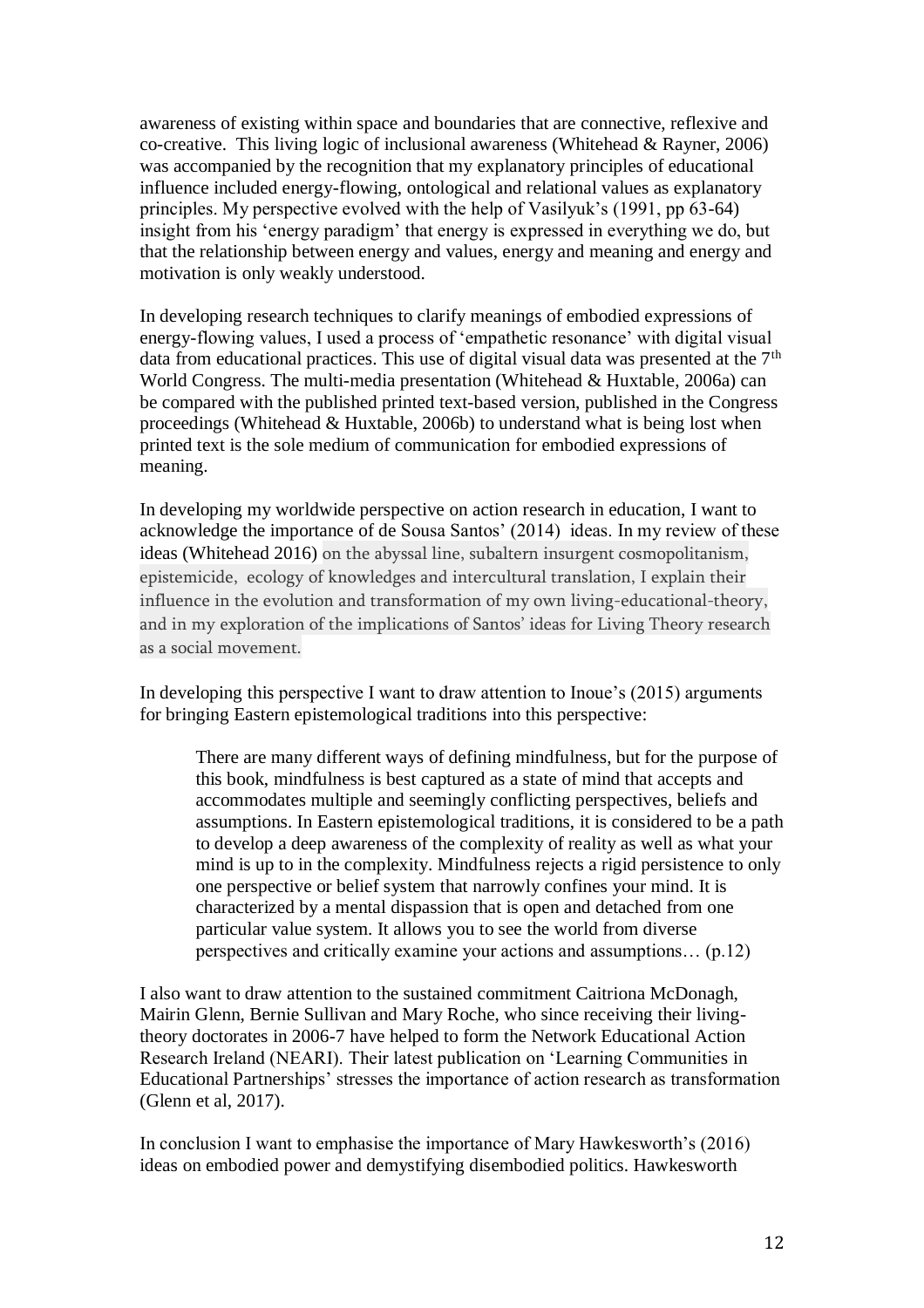explains why pervasive practices of racialization and gendering remain unrecognized and unstudied in the context of mainstream political science. Hawkesworth suggests that certain disciplinary assumptions about the nature of politics and the requirements of scientific study of the political world have rendered embodied power beyond the threshold of visibility:

Indeed, processes of racialization and gendering developed over the past five centuries under the auspices of "science" have been embedded in law, custom, accredited knowledge and diverse social practices, lending coherences to forms of unknowing that continue to haunt political science in particular and public life more generally. (p. 5).

In the 10 years of publication of the Educational Journal of Living Theories [\(http://ejolts.net/about\)](http://ejolts.net/about) the embodied power of practitioner-researchers has been included through multi-media texts that have clarified and communicated the embodied expressions of ontological values that action researchers have used to give their lives meaning and purpose. These values have been used as explanatory principles in explanation of educational influences. The gathering together of action researchers in a global social movement that carries hope for the flourishing of humanity is being informed by the worldwide perspective of action research in education discussed above. I am suggesting that we can strengthen the educational influences in learning of such a global movement of action researchers through working and researching co-operatively with Living Theory as a Way of Life (Whitehead, 2018).

### **Conclusion: Act Locally, Think Globally**

Contributions to this chapter reveal the extent to which action research continues to contribute to the development of more effective and meaningful educational systems that operate for the good of the people they serve. In a global context dominated by increasingly centralized and disempowering political and economic forces, action research provides the means for teachers, administrators, parents and community groups to work within their classrooms, schools and educational systems in ways that truly benefit students and their families, communities and nations. Ultimately, participatory action research provides the means to work with individuals and groups, not just for their individual benefit, but to build civil society, to engender a more humane democracy, and to provide the means to live in a more sustainable world.

#### **References**

- Argyris, C. (2010). *Organizational traps: leadership, culture, organizational design*. Oxford, UK: Oxford University Press.
- Billett, S., Choy, S., Dymock, D., Smith, R., Henderson, A., Tyler, M., and Kelly, A. (2015). *Towards more effective continuing education and training for Australian workers*. Research report. Canberra: Department of Education and Training.
- Broudy, H. S. (1981) *Truth and credibility*. Longman; New York.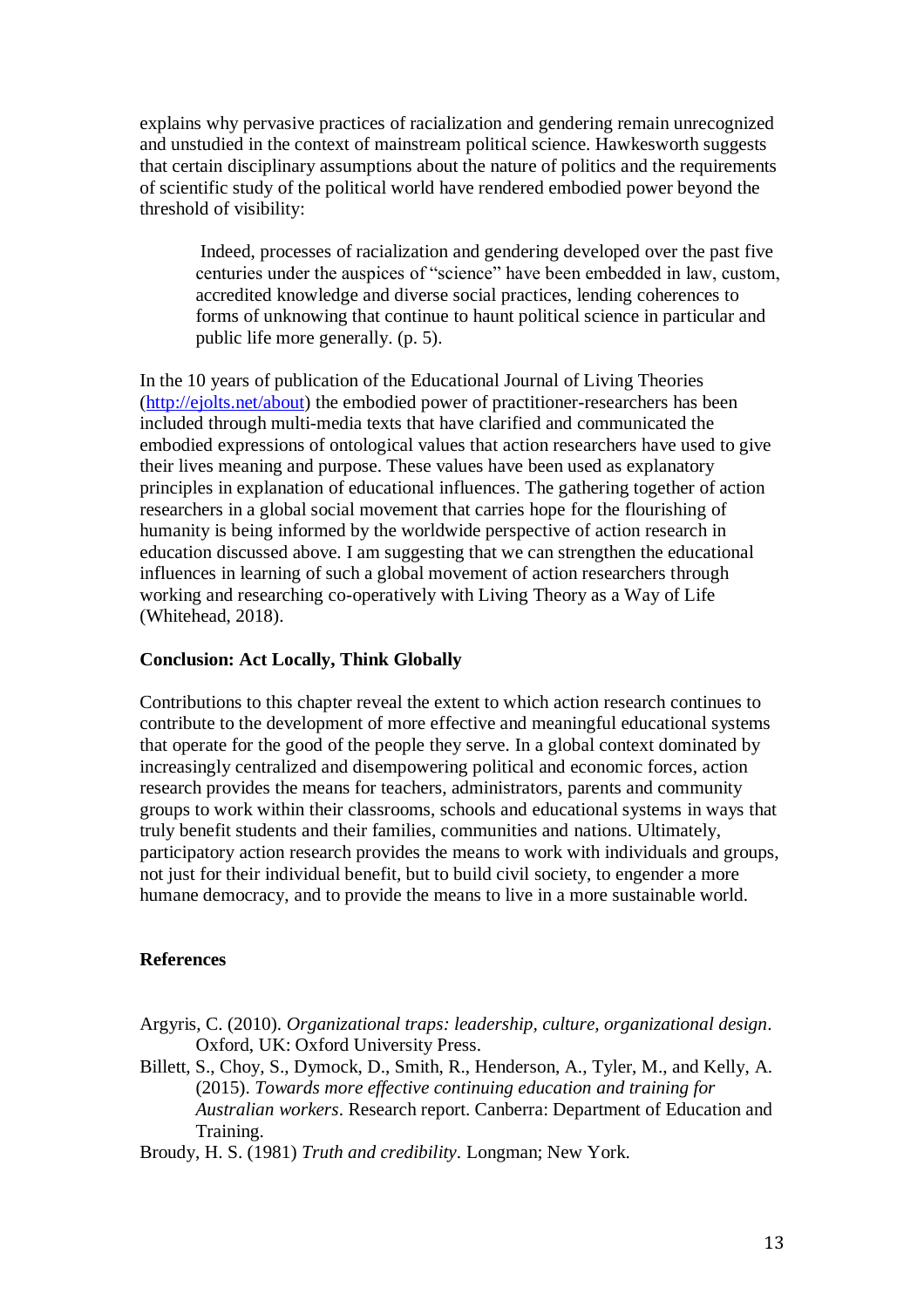- Burns, T. and Stalker, G.M. (1961). *The management of innovation*. London: Tavistock.
- Carr, W. (2006). Philosophy, methodology and action research. *Journal of Philosophy of Education*, 40(4), 421-435. doi:10.1111/j.1467- 9752.2006.00517.x
- Cole, M. (2010). "What's culture got to do with it?" *Educational Researcher, 39(6), pp. 461-470.*
- Cook-Sather, Alison (2014). The trajectory of student voice in educational research [online]. *New Zealand Journal of Educational Studies*, 49(2), 131-148. Accessed:<https://search.informit.com.au/>
- de Sousa Santos, B. (2014) *Epistemologies of the South: Justice against Epistemicide*. London; Paradigm Publishers.
- Denzin, N. and Giardini, M. (2018) *Qualitative inquiry in the public sphere*. New York, NY: Routledge.
- Foucault, M. (1972). *The archeology of knowledge*. New York, NY: Random House.
- Glenn, M. Roche, M. McDonagh, C. & Sullivan, B. (2017) *Learning Communities in Educational Partnerships: Action Research as Transformation*. London; Bloomsbury.
- Greenwood, D.J. and Levin, M. (2006). *Introduction to action research: social research for social change* (2nd ed.). Thousand Oaks, Ca.: Sage.
- Hase, S. and Kenyon, C. (2000). From andragogy to heutagogy. *Ultibase*, retrieved from<http://ultibase.rmit.edu.au/Articles/dec00/hase2.htm>
- Hase, S. and Kenyon, C. (Eds.) (2013). *Self-determined learning: heutagogy in action*. London: Bloomsbury.
- Hayward, C., Simpson, L. & Wood, L. (2004). Still left out in the cold : problematising participatory research and development. *Sociologia Ruralis*, 44(1), 95-108. doi: 10.1111/j.1467-9523.2004.00264.x
- Hawkesworth, M. (2016) *Embodied Power: Demystifying Disembodied Politics.*  London; Routledge.

Ilyenkov, E.(1977) Dialectical Logic. Moscow; Progress Publishers.

- Inoue, N. (2015) *Beyond Actions: Psychology of Action Research for Mindful Educational Improvement.* New York; Peter Lang.
- Kearney, J. and Zuber-Skerritt, O. (2011). *Actioning change and lifelong learning in community development*. Monograph Series No. 1. Action Learning and Action Research Association.
- Keizer-Remmer, A. (2017) *[Underneath The Surface Of Cosmopolitanism: Seaching](http://www.actionresearch.net/writings/keizer/keizer.pdf)  [For Cosmopolitanism In Higher Education](http://www.actionresearch.net/writings/keizer/keizer.pdf)*. Doctorate awarded by the [University of Humanistic Studies, Utrecht, the Netherlands.](http://www.actionresearch.net/writings/keizer/keizer.pdf) Retrieved 12 May 2018 from<http://www.actionresearch.net/writings/keizer/keizer.pdf>
- Kemmis, S., McTaggart, R and Nixon, R. (2014). *The action research planner: doing critical participatory action research*. Singapore: Springer Verlag.
- Knowles, M.S. (1975). *Self directed learning: a guide for learners and teachers*. Chicago, IL: Associated Press.
- Mannen, A. (2018) *A Case Study in the Inclusive Internationalisation of Higher Education.* Doctorate awarded by the University of Humanistic Studies, Utrecht.
- McTaggart, R. (1992) Reductionism and Action Research: Technology versus convivial forms of life, pp. 47-61 in Bruce, C. S. & Russell, A. L. (1992) *Transforming Tomorrow Today*. Brisbane, University of Queensland, Australia.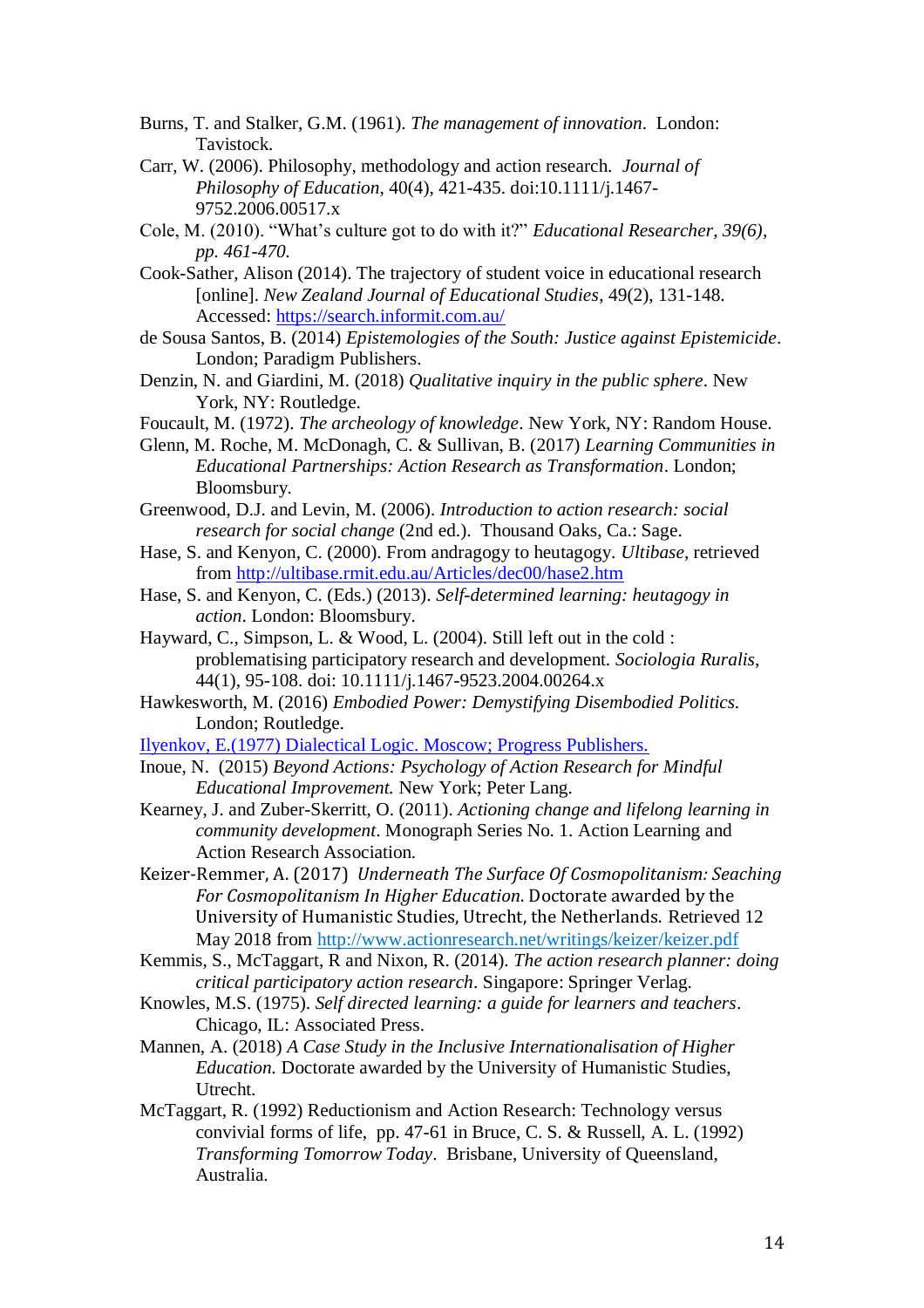Margerison, C. (1978). Action research and action learning in management education. *Journal of European Industrial Training*, 2(6), 22-25. doi:10.1108/eb002300

- McLean, N. (2017). *Democracy in chains: the deep history of the radical right's stealth plan for America*. Viking.
- Robertson, J. (2017). Rethinking learner and teacher roles: incorporating student voice and agency into teaching practice. *Journal of Initial Teacher Inquiry*, 3; 41-44.
- Raelin, J.A. (2016). Work-based (not classroom) learning as the apt preparation for the practice of management. *Management Teaching Review*, 1(1), 43-51. doi:10.1177/2379298115617736
- Sagor, R. (2005). *The action research guidebook: a four step process for educators and school teams*. Thousand Oaks, Ca.: Corwin.
- Sankaran, S., Hase, S., Dick, B., and Davies, A. (2006). Reflections on developing an offshore, action research/learning-based Ph.D. program. *Action Learning: Research and Practice*, 3(2), 197-211. doi:doi:10.1080/14767330600885920
- Sarason, S. (1990). *The predictable failure of educational reform*. San Francisco, Ca: Jossey-Bass.
- Vasilyuk, F. (1991) *The Psychology of Experiencing: the Resolution of Life's Critical Situations*. Hemel Hempstead; Harvester Wheatsheaf.
- Wadsworth, Y. (2014). World congresses of action research. In D. Coghlan & M. Brydon-Miller (Eds), *The Sage encyclopedia of action research* (pp. 826-829). London: Sage.
- Webb, G. (1996). *Understanding staff development*. Milton Keynes, UK: SRHE/Open University Press.
- Whitehead, J. (1976a) *An 11-14 Mixed Ability Project in Science: The Report on a local curriculum Development.* DRAFT March 1976. Retrieved 12 May 2018 from <http://www.actionresearch.net/writings/jack/jwmaemarch1976all.pdf>
- Whitehead, J. (1976b) *Improving Learning for 11-14 Year Olds in Mixed Ability Science Groups. Final Report August 1976*. Retrieved 12 May 2018 from <http://www.actionresearch.net/writings/ilmagall.pdf>
- Whitehead, J. (1989) Creating a living educational theory from questions of the kind, "How do I improve my practice?'. *Cambridge Journal of Education,* 19(1); 41-52. Retrieved 12 May 2018 from <http://www.actionresearch.net/writings/livtheory.html>
- Whitehead, J. (1999) *How do I improve my practice? Creating a New Discipline of Educational Enquiry.* Vol.2 - including Vol.1, PhD Thesis, University of Bath. Retrieved 23 May 2018 from <http://www.actionresearch.net/living/jackwhitehead2.shtml>
- Whitehead, J. (2016) Review of Epistemologies of the South: Justice against
- Epistemicide. *Educational Journal of Living Theories*. 9(2); 87-98. Retrieved 12 May 2018 from<http://ejolts.net/node/288>
- Whitehead, J. (2018) *Living Theory Research As A Way Of Life.* Bath, Brown Dog Books. Retrieved from

<http://www.actionresearch.net/writings/jack/jwbook2018LTR.pdf>

Whitehead, J. & Huxtable, M. (2006a) *How are we co-creating living standards of judgement in action-researching our professional practices?* Multi-media text presented at the World Congress of ALARPM and PAR 21-24 August 2006 in Groningen. Retrieved 12 May 2018 from <http://www.actionresearch.net/writings/jack/jwmh06ALARPMmulti.pdf>